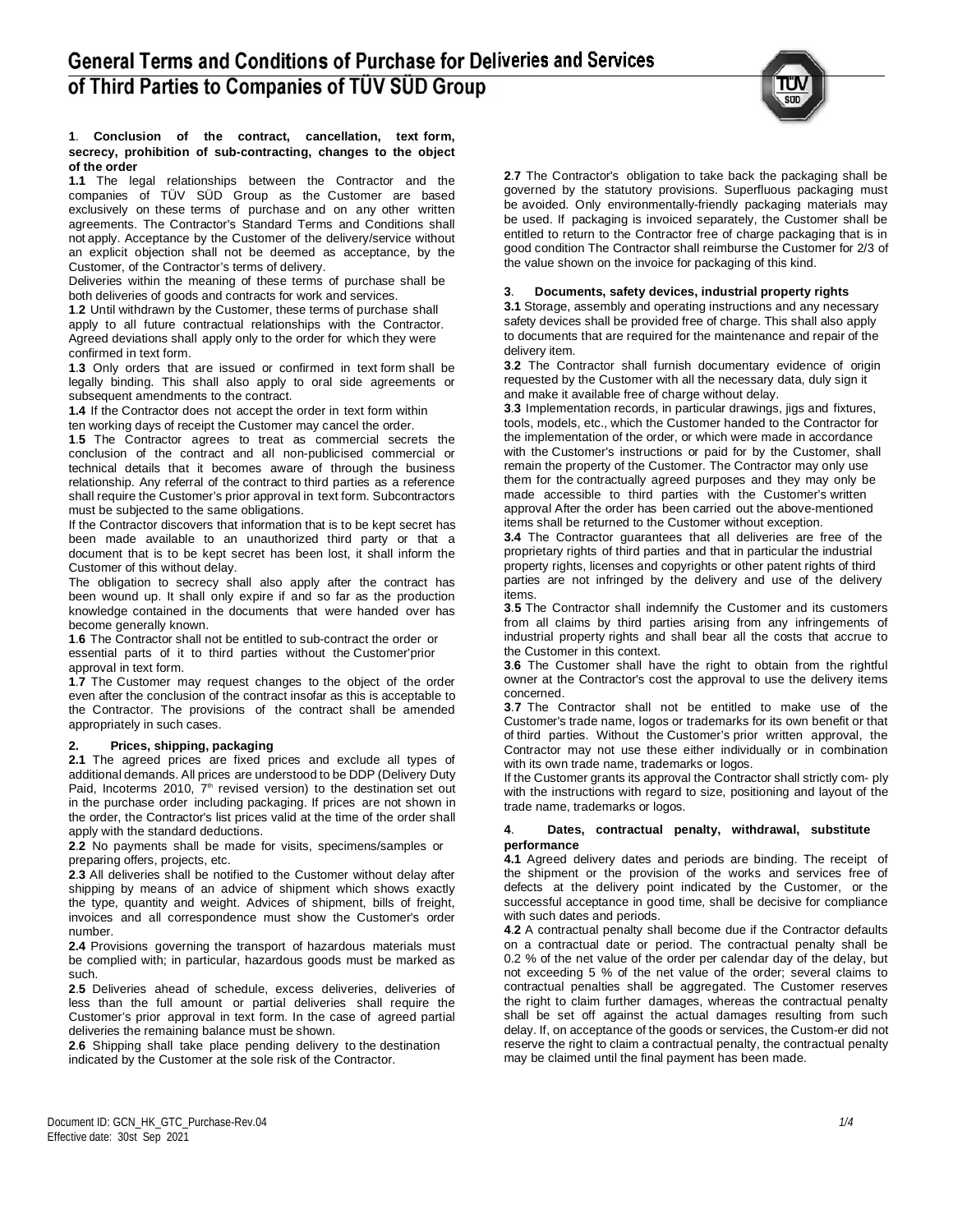# **General Terms and Conditions of Purchase for Deliveries and Services** to Companies of TÜV SÜD Group



**4**.**3** Notwithstanding the above, in the event of default by the Contractor, the rights of the Customer shall otherwise be governed by the statutory provisions. The acceptance of a late delivery or late works and services shall not contain a waiver of claims for compensation.

The Customer shall also be entitled, in lieu of withdrawing from the contract to have the order carried out by a third party at the expense of the Contractor.

**4.4** The Contractor shall notify identifiable delays to deliveries immediately. It may only plead non-compliance with a time limit that is beyond its control if it has notified the Customer without delay of the reason for this. The Contractor may only rely on the lack of necessary documents to be supplied by the Customer, if it had sent a written reminder for the documents and did not receive them within an acceptable period.

**4**.**5** The Customer may withdraw from the contract if the delivery or the performance of the work and services are no longer of any use to it, taking into account economic aspects, any delays caused by force majeure or a labour dispute.

### **5. Warranty, guarantee, claims under liability for defects, damages, periods for giving notice of defects, warranty period, suspension, new start**

**5.1** The Contractor guarantees that all deliveries will be in conformity with the agreed specifications, however in particular with the latest accepted engineering standards, with any applicable national and international statutory requirements, including any rules and regulations by authorities, trade bodies and professional associations. If the Contractor has any misgivings regarding the type of implementation desired by the Customer it shall inform the Custom- er without delay in text form.

**5**.**2** The Contractor agrees, to the extent that this is economically and technically possible, to use environmentally friendly products and processes for its deliveries and also for the deliveries or ancillary services of third parties. At the request of the Customer, the Contractor shall issue a certificate of inspection for the delivered goods free of charge.

**5.3** The Customer shall notify in text form all obvious defects of the shipment/service/work without delay as soon as they are detected in accordance with the conditions of ordinary business, but not later than within 5 working days of receipt by the Customer of the shipment / acceptance. In the case of hidden defects this notification period shall be 3 working days after detection.

**5.4** Following a request by the Customer, the Contractor shall, without delay and free of charge and including all ancillary costs, remedy defects of the shipment/service or work and services that are the subject of complaints during the warranty period; such defects shall also include the non-achievement of guaranteed data and the lack of warranted qualities. The Customer shall be free to choose the type of remedy, i.e. repair, replacement of the defective parts or a replacement delivery.

The Contractor shall in particular bear all expenses in connection with the detection of the defect and its remedy, insofar as these accrue to the Customer, in particular inspection costs, costs of dismantling and assembling, freight charges, transport costs and the costs of labour and materials. This shall also apply insofar as the expenses are increased because the delivery item was taken to a location other than the place of performance.

If necessary, the Contractor shall carry out repairs or new deliveries in multishift operations or during overtime or on public holidays provided that this is necessary because of the Customer's existing essential operating reasons and provided that this can be expected of the Contractor.

After the second unsuccessful expiry of a reasonable time limit set by the Customer for repair or a replacement delivery the Customer

shall be entitled to invoke the statutory rights of withdrawal or price reduction. An agreed period for the replacement delivery shall have the same legal effects as a time limit set by the Customer.

If the non-fulfilment or defective performance is limited to a definable part of the service, the withdrawal may be limited to this part insofar as the Customer has the right to withdraw from the contract and the remainder of the contract remains in force.

The Customer reserves the right to claim damages in all cases. **5**.**5** In the event of material defects, following the unsuccessful expiry of a time limit set by the Customer for replacement deliveries, the Customer shall also be entitled with contracts of sale and purchase to the render the performance itself and to obtain an advance payment.

If the Contractor fails to comply with its obligations under liability for defect within a reasonable time limit set by the Customer, the Customer may carry out the necessary measures itself or have them carried out by third parties. In urgent cases following agreement with the Contractor, the Customer may carry out the repair or have it carried out by a third party. The Customer may remedy minor defects without prior agreement in fulfilment of its obligation to mini- mise loss without this leading to a reduction of the Contractor's obligations arising from liability for defects. The Customer may then charge the Contractor for the necessary expenditure. This shall also apply if unusually severe damage or heavy losses are imminent.

**5**.**6** The statutory warranty periods shall apply, unless otherwise explicitly agreed. Any such period shall commence upon the surrender of the delivery item to the Customer or to a third party designated by the Customer at the location for reception or use stipulated by the Customer. As regards installations, machinery and plants the applicable warranty periods shall commence on the date of the acceptance inspection referred to in the written acceptance declaration by the Customer. If the acceptance is delayed for reasons beyond the Contractor´s control, the applicable warranty period shall commence upon the provision of the delivery item for the acceptance inspection.

**5**.**7** For deliveries or parts thereof which cannot be used by the Customer during the period in which the defect is examined and/or remedied the current guarantee period shall by extended by the period of interruption of use. For repairs or replacement deliveries or parts thereof the warranty period shall commence again after trans- fer of the risk.

# **6. Quality assurance, product liability**

**6.1** The Contractor shall carry out quality assurance suitable in its type and scope and in accordance with the state of the art and shall provide evidence of this to the Customer on demand. The Contractor shall conclude an appropriate quality assurance agreement with the Customer where the latter regards this as necessary.

**6**.**2** The factory inspections carried out by the Contractor shall ensure that the deliveries conform to the Customer's technical specifications. The Contractor agrees to make records of all inspections and tests carried out and to file all test, measuring and inspection results for ten years. The Customer may inspect these documents at any time and make copies.

**6**.**3** Unless otherwise agreed the Contractor shall mark the delivery items in such a way that they are permanently recognizable as its products.

**6.4** If claims are made against the Customer for a breach of official safety regulations or under product liability regulations or statutes because of defectiveness of its product that is attributed to the Contractor's goods, the Customer shall be entitled to demand compensation from the Contractor for the damage insofar as this was caused by products supplied by the Contractor.

This damage also includes the costs of a precautionary recall action. As far as this is possible and reasonable the Customer shall inform the Contractor of the contents and scope of the recall measures and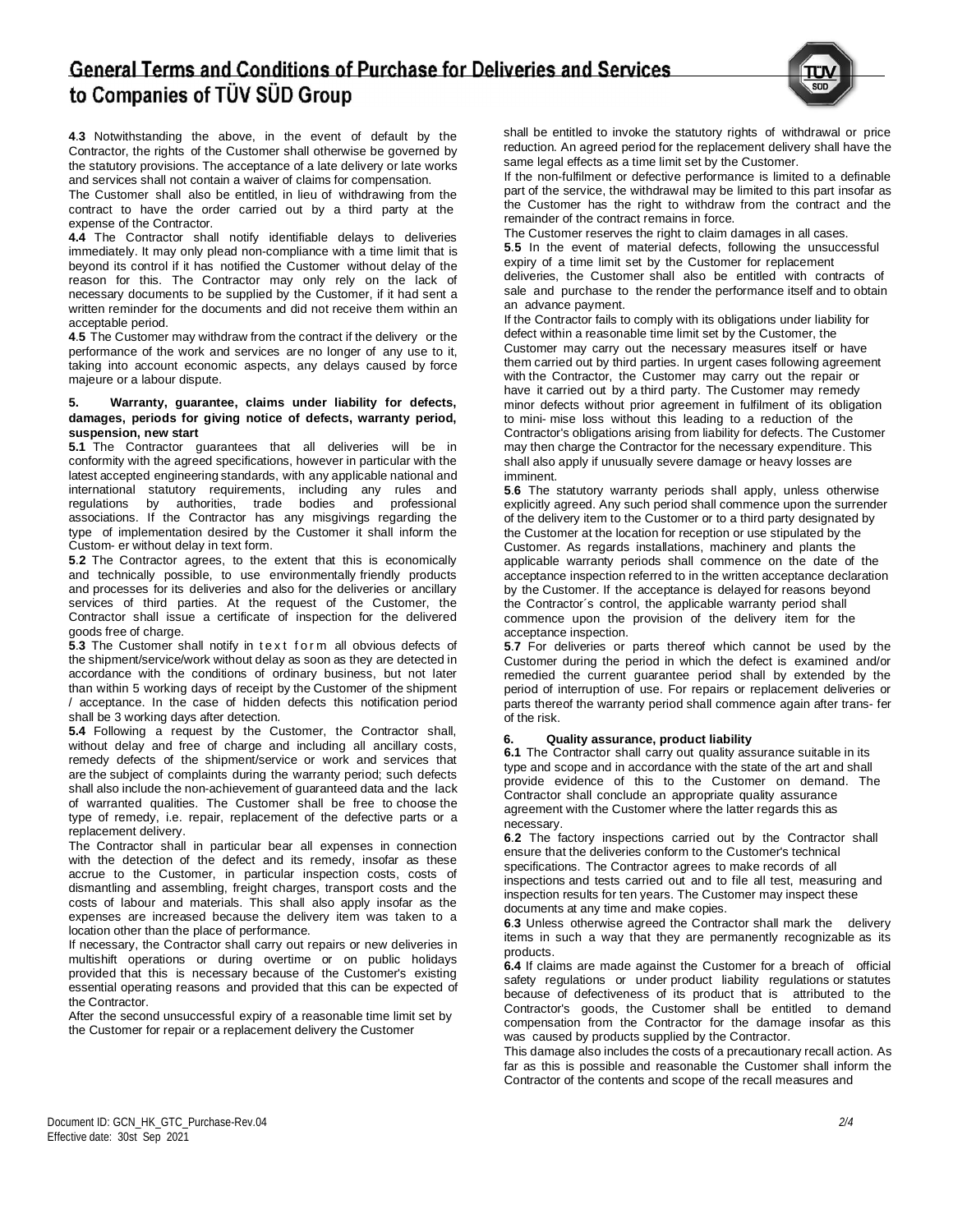

provide the Contractor with an opportunity to comment on such measures.

**6**.**5** In addition the Contractor shall obtain adequate insurance against all risks under product liability including the recall risk and, at the Customer's request shall submit the insurance policy to it for inspection.

**7. Invoicing, payment, certificates, rights to withhold, prohibition of assignment, set-off, insolvency of the Contractor 7.1** Invoices shall be submitted separately to the Customer in duplicate with all the appropriate documentation and data after the delivery/service or works and services. Invoices that are not duly submitted shall be deemed to be received by the Customer on the date they are corrected.

**7**.**2** Payments shall be made in the usual form within 14 days less a discount of 3 % of the amount invoiced or 30 days without deduction calculated after complete delivery or acceptance inspection of the works and services and receipt of a proper and verifiable invoice. Discounts shall also apply, if the Customer sets off or retains payments because of defects; the discount period shall commence after the complete elimination of the defect. Deliveries ahead of schedule (Clause 2.4) shall not affect an agreed date for payment. **7**.**3** Insofar as certificates of material tests are agreed they shall form an essential part of the delivery or works and services and shall be sent to the Customer together with the invoice. However, the Customer must receive them not later than ten days after receipt of the invoice. In these cases, the period for payment shall commence with the receipt of the agreed certificate.

**7.4** The Customer shall have the right to exercise its statutory rights to withhold payment in the event of incomplete or defective deliveries or provision of the works and services.

**7**.**5** The Contractor may not assign its claims against the Customer or have them collected by third parties without the approval of the Customer. If the Contractor assigns its claims to third parties or has them collected by third parties in spite of this the Customer shall have the option of paying the Contractor or the third party with the effect of a discharge.

**7**.**6** With the exception of the Contractor being the subject of insolvency proceedings, the Customer shall have the right to set off any claims brought against the Contractor by any other companies that are affiliated with the TÜV SÜD Group within the meaning of § 15 of the German Companies Act (AktG).

**7**.**7** If the Contractor discontinues payments and/or is over-indebted or if a petition for the initiation of insolvency proceedings has been made in relation to the Contractor's assets, the Customer shall be entitled to withdraw from the contract. If the Customer does not withdraw from the contract, it shall be entitled to withhold an amount of at least 5 % of the net order sum as security for the contractual guarantee obligations until the expiry of the guarantee peri-od.

# **8. Force Majeure**

In the event that either party is unable to perform its obligations to the other party in whole or in part or not in a timely manner due to an unusual and unforeseeable event beyond the control of that party (force majeure event), the affected obligations of the party relying on the force majeure event shall be suspended for as long as the force majeure event and its consequences persists; any obligations of the other party to provide consideration during this time shall lapse. Claims of the other party, in particular claims for damages, shall not arise in this respect. The party invoking force majeure shall, however, be obliged to inform the other party without delay in text form of expected duration of the suspension of the performance obligations. The same shall apply if, by observing a reasonable duty of care, the party invoking force majeure recognizes, whilst the performance obligations are suspended, that the notified probable duration of the suspension will change significantly. If

Document ID: GCN\_HK\_GTC\_Purchase-Rev.04 Effective date: 30st Sep 2021

the force majeure event lasts longer than three months from the first information to the other party, both parties shall be entitled to withdraw from the contract. The right of withdrawal shall be replaced by a right of termination for continued obligations. The suspension of a payment obligation - except in scenarios prescribed by law or if such payment obligation represents a consideration within the meaning of sentence 1 - cannot be based on force majeure.

# **9**. **Compliance**

**9.1** The Contractor undertakes to comply with the Supplier Code of Conduct and to take all necessary steps to ensure that the obligations contained therein are observed both within its company as well as its supply chain

The Supplier Code of Conduct is available online at https://www.tuvsud.com/en/tuev-sued-sourcing.

**9.2** The Customer reserves the right to change the Supplier Code of Conduct with a notification period of 6 weeks.

**9.3** The Contractor hereby assumes the obligation to undertake all necessary action in order to ensure that any of its employees and those in its supply chain are compliant in all respects with all applicable laws including, but not limited to the U.S. Foreign Corrupt Practices Act, the UK Bribery Act 2010 and the UK Modern Slavery Act 2015, and refrain from any illegal activities within their professional activity.

The Contractor hereby confirms to the Customer that neither it nor any of its employees have committed any act in connection with this agreement that may constitute bribery, nor shall the Contractor or its employees commit such acts in the future. The Contractor hereby represents to the Customer that it shall refrain

from all activities, which could constitute a criminal act of fraud, fraudulent breach of trust, criminal offence under insolvency law, criminal offence under unfair competition law, granting of an undue advantage or bribery.

**9.4** In the event that the Contractor or its employees have demonstrably and consciously entered into an agreement in connection with the placement of an order, which represents an inadmissible restraint of competition, it shall be liable to pay to TÜV SÜD 10% of the respective net order value as liquidated damages. Both con- tract parties shall be entitled to prove that a higher or lesser amount of damage has been caused. This payment obligation shall also arise if the contract has been terminated or fulfilled. Further contractual or statutory claims of TÜV SÜD shall remain unaffected

**9.5** The Contractor hereby represents and warrants to the Customer that all necessary consents and authorizations have been obtained prior to providing services to the Customer.

**9.6** In the event of any violation of the provisions in this clause attributable to the contractor's fault, the Customer shall be entitled to terminate all negotiations with the Contractor, and to terminate all contractual agreements with the Customer or withdraw from such agreements. In the event that the Customer is held liable by any third party based on a violation of any undertaking in this section by the Contractor, the Contractor hereby agrees to indemnify the Customer from any such claims. In addition, the Contractor hereby agrees to reimburse the Customer for all damages related to such third party claim.

# **10. Foreign trade**

The Contractor shall inform the Customer immediately, if any deliverable or performance is subject, in whole or in part, to export re- strictions under German foreign trade rules, EC-regulations or the terms of international embargos or export restrictions.

#### **11. Severability**

If any parts of these general terms of purchase are invalid this shall not affect the validity of the remaining provisions.

#### **12. Place of performance**

Unless otherwise agreed in writing the place of performance for the